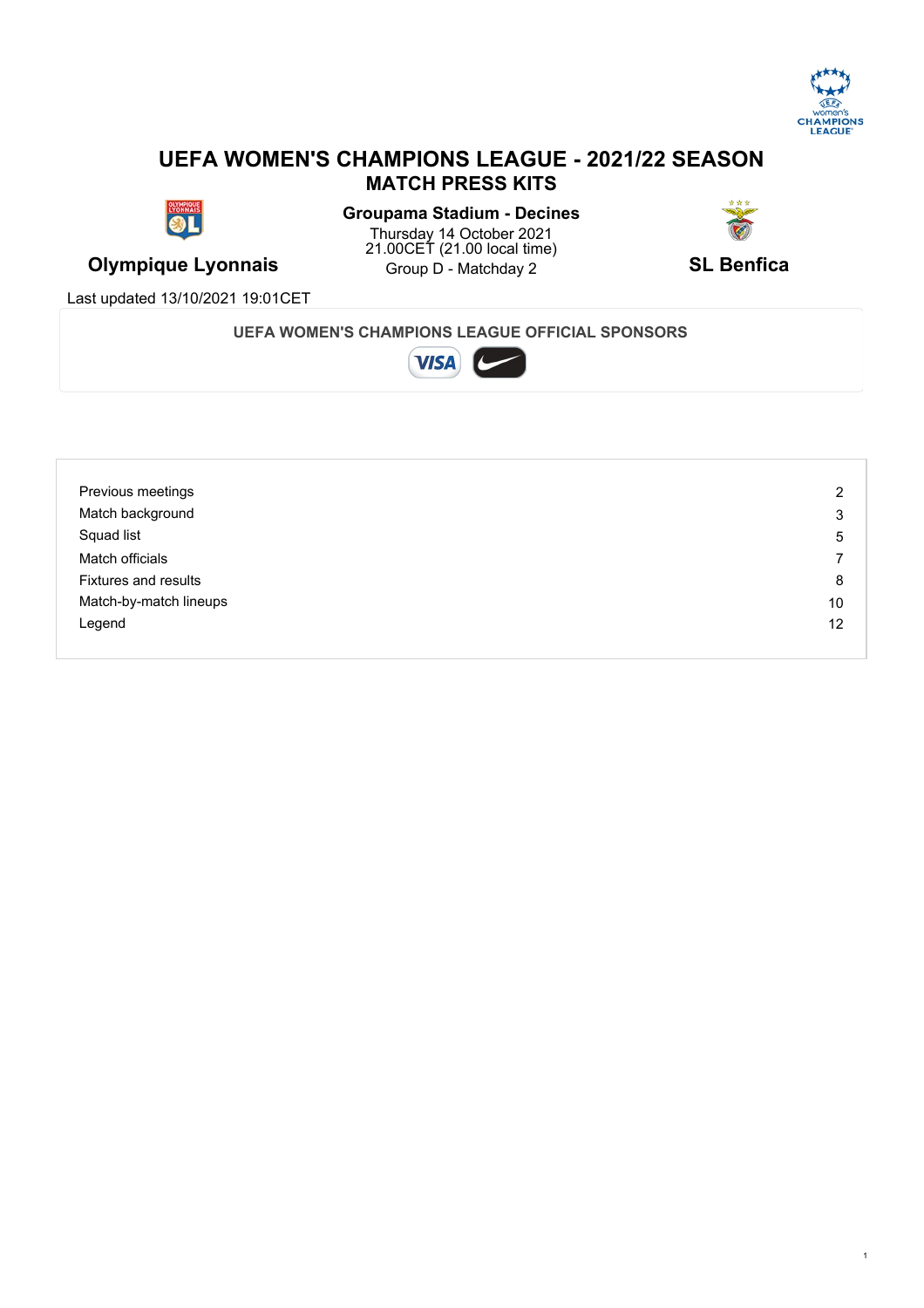# **Previous meetings**

# **Head to Head**

No UEFA competition matches have been played between these two teams

## **Olympique Lyonnais - Record versus clubs from opponents' country**

Olympique Lyonnais have not played against a club from their opponents' country

## **SL Benfica - Record versus clubs from opponents' country**

SL Benfica have not played against a club from their opponents' country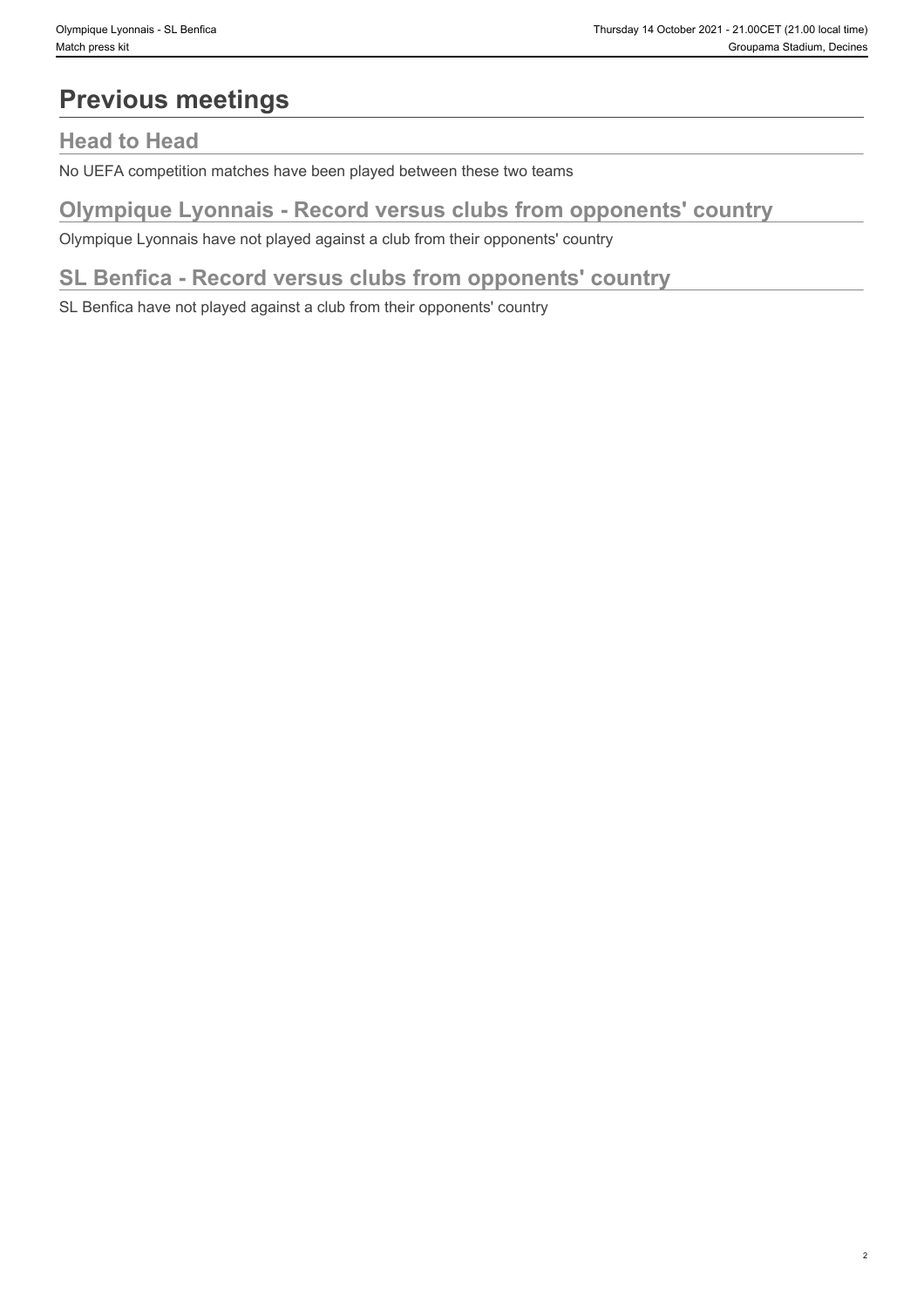# **Match background**

Lyon, the most successful side in UEFA Women's Champions League history, will aim to continue their winning start to the inaugural group stage when they host Benfica, the first club from Portugal to reach the last 16.

Fluursday 14 October 2021 - 21:00 Cert (21:00 local time)<br>Match press kit Groupama Stadium, Decines<br>Lyon, the most successfull sidds in UEFA Women's Champions League history, will aim to continue their winning start<br>to the Gothenburg, Melvine Malard (10) rifling home the first group stage goal. Catarina Macario (48) and a Stine Larsen own goal (53) snuffed out the possibility of any comeback by their Damallsvenskan opponents. Sympique Lyonnais -St. Bentica<br>
Station press att<br>
Match background<br>
Lyon, the most successful side in UEFA Women's Champions League history, will aim to continue their winning start<br>
Lyon, the most successful side in UEFA Formigue Lyomas - St. Benfits<br> **Match background**<br> **Match background**<br>
Lyon, the most successful side in UEFA Women's Champions League history, will aim to continue their winning start<br>
In the inaugural group stage when th **French international has made 95** UEFA Women's Champions League history, will aim to continue their winning start<br>
U.yon, the most successful side in UEFA Women's Champions League history, will aim to continue their winni **Forefand Conser and Substrates and Substrates and The centre of the centre-back (sensor and Conservation Substrates 1990)<br>
Lyon, the most successful side in UEFA Women's Champions League history, will aim to continue the** laneuve tormes -31 teritor tormes -31 teritor tormes of the 7-0 control of the 7-0 control of the 7-1 in October 2019 with a double in the 7-0 control of the 7-0 control of the 7-0 control of the 7-0 control of the 7-0 in

• Benfica, who scooped their first ever Campeonato Nacional Feminino championship last term, held last season's Schüller on a number of occasions.

#### **Ones to watch: Lyon**

#### **Wendie Renard**

international duty.

player.

September with a 6-0 victory against Dijon.

• Renard is one of three players to have collected a winners' medal in all seven of Lyon's triumphs in this competition, along with Sarah Bouhaddi and Eugénie Le Sommer.

#### **Ada Hegerberg**

• The 26-year-old marked her comeback from serious injury as a 78th-minute substitute in the Matchday 1 victory in Gothenburg, her first appearance for 625 days due to an ruptured cruciate ligament and a stress fracture in her left tibia.

• Hegerberg has scored more goals in this tournament than any other player (53), overtaking Anja Mittag's previous Hjørring. We have the Research method, the defender of the defender of the first half of the defender of the stationary in the First half of the method with the First half of the method with Benfin at the method with Benfin at the d

• The forward has scored in each of her last five UEFA Women's Champions League starts, 12 goal in total including a hat-trick in the 2019 final triumph against Barcelona. She was only the second player to score three times in a final match, after Duisburg's Inka Grings ten years earlier.

• The former Norwegian international, who extended her stay with the club during her injury lay-off through to 2024, has been the top scorer in two previous UEFA Women's Champions League campaigns, including a record 15 back in 2017/18.

#### **Melvine Malard**

• The 21-year-old scored the historic first goal in the inaugural UEFA Women's Champions League group stage, ten minutes into the Matchday 1 victory against Häcken on 5 October.

• The forward has scored six goals in her last nine UEFA Women's Champions League appearances, including in four successive matches between December 2020 and March 2021.

• Malard is a product of Lyon's youth set-up and was the leading scorer as France won the UEFA Women's European Under-19 Championship in Scotland in 2019.

• She made her senior Les Bleues debut in September 2020, and has feature four more times since.

#### **Ones to watch: Benfica**

#### **Lucia Alves**

• The 23-year-old was named Player of the Match in the Matchday 1 encounter with Bayern.

Valadares Gaia before returning to As Águias in January.

• The versatile player was converted from a forward into a full-back during the latter stages of last season.

• She extended her contract with the Eagles until 2024 in May.

#### **Cloé Lacasse**

• The 28-year-old came closest to breaking the deadlock for the Eagles in their 0-0 Matchday 1 draw against Bayern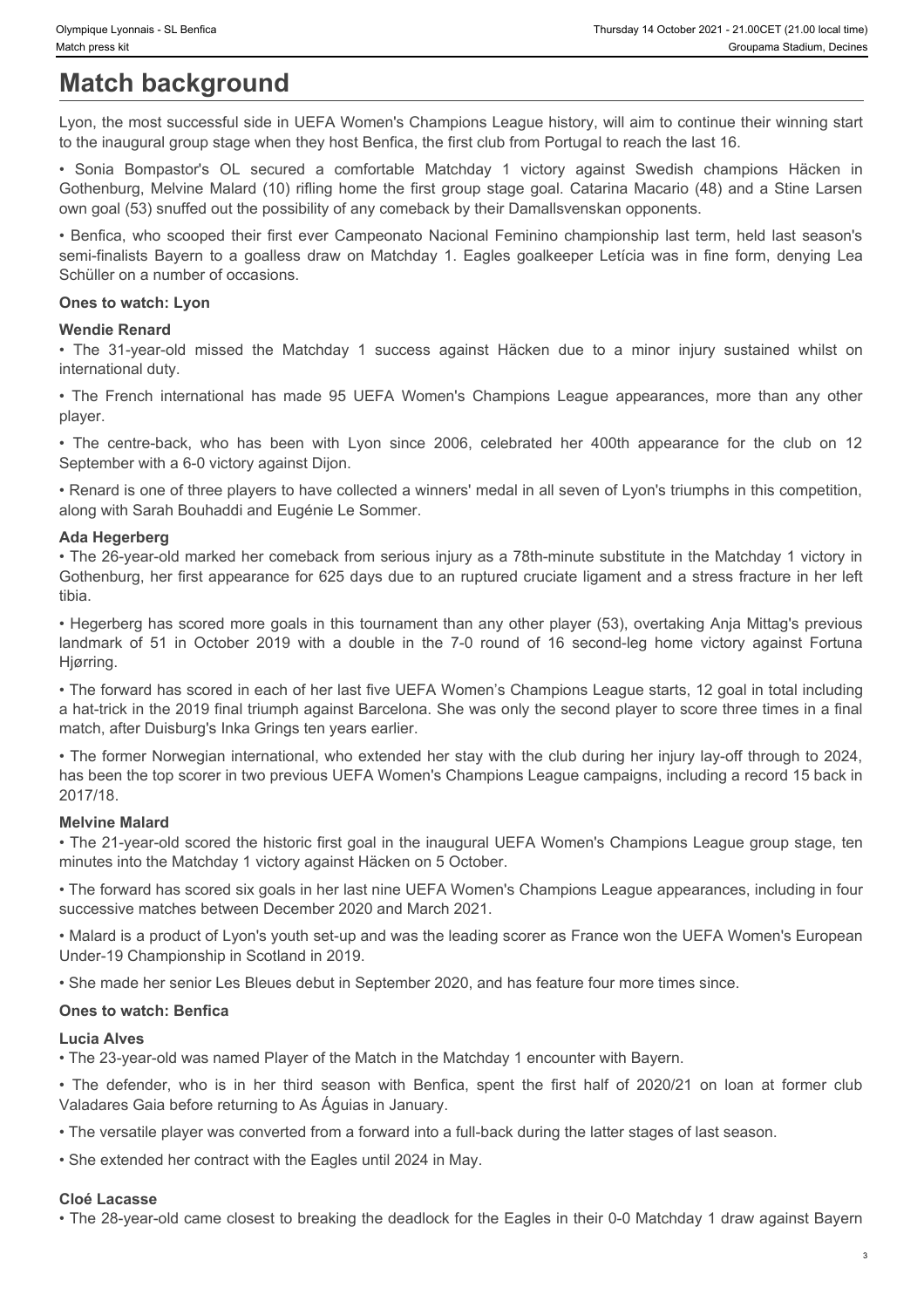on 5 October.

representatives to make the last 16 of this competition.

• Lacasse's 16 strikes last term were integral to Benfica's maiden Campeonato Nacional Feminino triumph, a tally that included a four-goal haul in the 7-0 win against Torreense on 17 January.

From Society and Society and Society and Society and Society and Society and Society and Society and Society and Society and Society and Society and Society are the trick against Dutch champions Twente ensured the Eagles w • The Canadian-born striker is in her third campaign with Benfica, having previous played for ÍBV, with whom she won the 2017 Icelandic Cup, scoring the opener in the 3-2 extra-time victory against Stjarnan in the final. • Chromate Isomatis - St. Berifics<br>
• Thursday 14 October.<br>
• The Track-trick against Dutch champions Twentle ensured the Eagles would be the first ever Portuguese<br>
• Her hat-trick against Dutch champions Twentle ensured t

#### **Letícia**

• The 27-year-old was integral to the clean sheet in Benfica's group opener, making seven saves in the goalless draw against Bayern.

• The goalkeeper conceded just four goals in her 12 league appearances last term to help Benfica clinch their first Campeonato Nacional Feminino title.

Femenina titles with her former club, saving two penalties in the shoot-out victory against Colo-Colo in 2017.

• The Brazilian international made one appearance as the Seleção won the 2018 Copa América Femenina and has also been an unused squad member at two FIFA World Cups and the 2020 Olympic Games.

#### **Key stats**

• Lyon have lost just one of their last 35 UEFA Women's Champions League matches.

• OL have won 13 of their last 14 home games in the competition.

• Lyon have won their eight competitive matches this season, triumphing by a margin of three or more goals in each of the last four.

against Manchester City in April 2018.

• Catarina Macario has scored six goals in Lyon's last six competitive matches.

• Benfica have lost only two of their previous nine UEFA Women's Champions League matches (W5 D2).

• Thusday is considered in the French club have scored in 27 successive UEFA Women's Champions League matches in the French club have been a club to the first ever Portuguese Considered in make the French competition. The • The Eagles are unbeaten in their five UEFA Women's Champions League matches this season (W3 D2), keeping four clean sheets.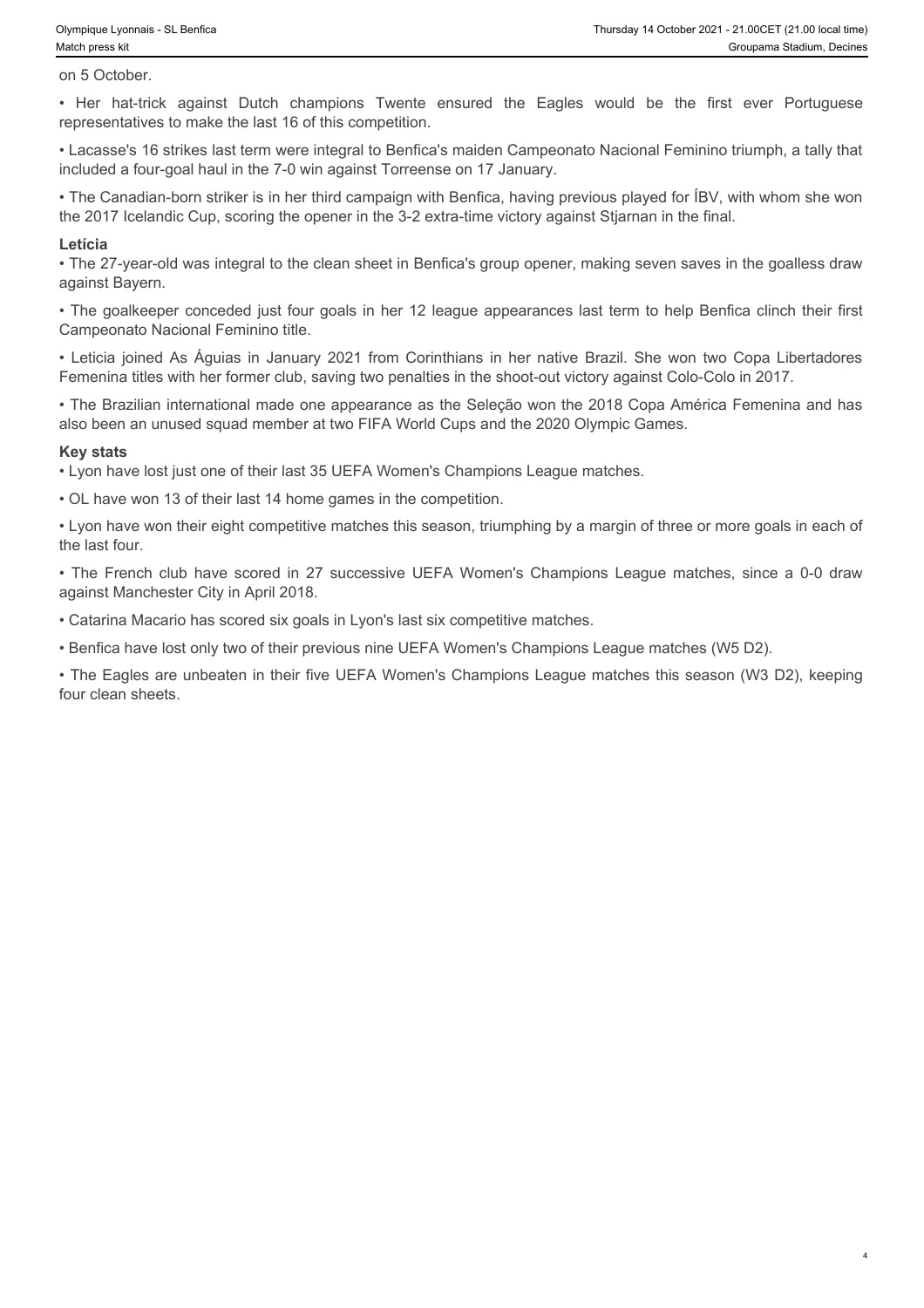# **Squad list**

## **Olympique Lyonnais**

|              |                            |      |                                             |                                       |                          |                                                                               | <b>Current season</b> |                          |                          |                          |                          | <b>All-time</b>                                                                                                                                                                                                                                                                                                                                                                                                                                                                       |                                                                                                              |
|--------------|----------------------------|------|---------------------------------------------|---------------------------------------|--------------------------|-------------------------------------------------------------------------------|-----------------------|--------------------------|--------------------------|--------------------------|--------------------------|---------------------------------------------------------------------------------------------------------------------------------------------------------------------------------------------------------------------------------------------------------------------------------------------------------------------------------------------------------------------------------------------------------------------------------------------------------------------------------------|--------------------------------------------------------------------------------------------------------------|
|              |                            |      |                                             |                                       |                          |                                                                               | UWCLQ UWCL UWCL UEFA  |                          |                          |                          |                          |                                                                                                                                                                                                                                                                                                                                                                                                                                                                                       |                                                                                                              |
|              | No. Player                 | Nat. | <b>DoB</b>                                  | Age D Pld Gis Pld Gis Pld Gis Pld Gis |                          |                                                                               |                       |                          |                          |                          |                          |                                                                                                                                                                                                                                                                                                                                                                                                                                                                                       |                                                                                                              |
|              | <b>Goalkeepers</b>         |      |                                             |                                       |                          |                                                                               |                       |                          |                          |                          |                          |                                                                                                                                                                                                                                                                                                                                                                                                                                                                                       |                                                                                                              |
|              | 1 Christiane Endler        |      | CHI 23/07/1991 30                           |                                       | $\sim$                   |                                                                               | $2$ - 1 - 17 - 19 -   |                          |                          |                          |                          |                                                                                                                                                                                                                                                                                                                                                                                                                                                                                       |                                                                                                              |
|              | 30 Alyssia Paljevic        |      | FRA 22/06/2002 19                           |                                       |                          | $\sim$                                                                        | $\mathbf{r}$          | $\sim$                   |                          | $\sim$                   | $\sim$                   |                                                                                                                                                                                                                                                                                                                                                                                                                                                                                       | $-1 - -$                                                                                                     |
|              | 40 Emma Holmgren           |      | SWE 13/05/1997 24                           |                                       | $\sim$                   | $\sim$                                                                        | $\sim$                | $\sim$                   | $\sim$                   | $\sim$                   |                          |                                                                                                                                                                                                                                                                                                                                                                                                                                                                                       |                                                                                                              |
|              | 50 Feerine Belhadj         |      | FRA 14/02/2005 16 $   -$                    |                                       |                          |                                                                               |                       |                          | $\mathbf{r}$             | $\sim$                   | $\mathbf{r}$             |                                                                                                                                                                                                                                                                                                                                                                                                                                                                                       | $ -$                                                                                                         |
|              | <b>Defenders</b>           |      |                                             |                                       |                          |                                                                               |                       |                          |                          |                          |                          |                                                                                                                                                                                                                                                                                                                                                                                                                                                                                       |                                                                                                              |
|              | 2 Grace Kazadi             |      | FRA 31/01/2001 20                           |                                       | $\sim$                   | $\sim$                                                                        | $\mathbf{r}$          | $\sim$                   |                          |                          |                          |                                                                                                                                                                                                                                                                                                                                                                                                                                                                                       |                                                                                                              |
|              | 3 Wendie Renard            |      | FRA 20/07/1990 31 -                         |                                       |                          |                                                                               | $2$ -                 | $\sim$                   | $\sim$                   | 87                       | 27                       |                                                                                                                                                                                                                                                                                                                                                                                                                                                                                       | $95 \mid 29$                                                                                                 |
|              | 4 Selma Bacha              |      | FRA 09/11/2000 20                           |                                       | $\sim$                   | $1 -$                                                                         |                       | $\overline{1}$           | $\sim$                   | 24                       | $\vert$ 1                | 25                                                                                                                                                                                                                                                                                                                                                                                                                                                                                    | $\overline{1}$                                                                                               |
|              | 5 Perle Morroni            |      | FRA 15/10/1997 23                           |                                       | $\sim$                   |                                                                               | $2 \mid 1 \mid$       | $\overline{1}$           | $\sim$                   | 22                       | $\sim$                   | $24 \mid 1$                                                                                                                                                                                                                                                                                                                                                                                                                                                                           |                                                                                                              |
|              | 12 Ellie Carpenter         |      | AUS 28/04/2000 21                           |                                       | $\sim$                   |                                                                               | $2$ -                 | $\overline{1}$           | $\sim$                   | 6                        | $\sim$                   | 8                                                                                                                                                                                                                                                                                                                                                                                                                                                                                     | $\overline{\phantom{a}}$                                                                                     |
|              | 18 Alice Sombath           |      | FRA 16/10/2003 17                           |                                       |                          |                                                                               |                       |                          |                          | $\sim$                   | $\sim$                   |                                                                                                                                                                                                                                                                                                                                                                                                                                                                                       | $\sim$ 100 $\sim$ 100 $\sim$                                                                                 |
|              | 21 Kadeisha Buchanan       |      | CAN 05/11/1995 25                           |                                       | $\sim$                   |                                                                               | $2$ -                 | $\overline{1}$           | $\sim$                   | 23                       | $\overline{1}$           | 25                                                                                                                                                                                                                                                                                                                                                                                                                                                                                    | $\overline{1}$                                                                                               |
|              | 23 Janice Cayman           |      | BEL 12/10/1988 33                           |                                       | $\sim$                   |                                                                               | $2$ -                 | -1                       | $\sim$                   | 22                       | $\overline{4}$           | 27                                                                                                                                                                                                                                                                                                                                                                                                                                                                                    | -5                                                                                                           |
|              | 29 Griedge M'Bock Bathy    |      | FRA 26/02/1995 26                           |                                       |                          |                                                                               |                       |                          | $\sim$ $-$               | $35 \quad 6$             |                          | $35 \mid 6$                                                                                                                                                                                                                                                                                                                                                                                                                                                                           |                                                                                                              |
|              | 34 Kysha Sylla             |      | FRA 04/02/2004 17                           |                                       |                          | $\sim$                                                                        | $\sim$                | $\sim$                   | $\sim$                   | $\overline{\phantom{a}}$ | $\overline{\phantom{a}}$ |                                                                                                                                                                                                                                                                                                                                                                                                                                                                                       | $\frac{1}{2} \left( \frac{1}{2} \right) \left( \frac{1}{2} \right) = \frac{1}{2} \left( \frac{1}{2} \right)$ |
|              | 35 Chloé Tapia             |      | FRA 30/05/2002 19                           |                                       | $\sim$                   | $\sim$                                                                        | $\sim$                | $\overline{\phantom{a}}$ |                          | $\overline{\phantom{a}}$ |                          | $\sim$ 100 $\pm$                                                                                                                                                                                                                                                                                                                                                                                                                                                                      |                                                                                                              |
|              | <b>Midfielders</b>         |      |                                             |                                       |                          |                                                                               |                       |                          |                          |                          |                          |                                                                                                                                                                                                                                                                                                                                                                                                                                                                                       |                                                                                                              |
|              | 6 Amandine Henry           |      | FRA 28/09/1989 32                           |                                       | $\overline{\phantom{a}}$ |                                                                               | $2$ -                 | $\overline{1}$           |                          | 65                       | 8                        | 69                                                                                                                                                                                                                                                                                                                                                                                                                                                                                    | 9                                                                                                            |
|              |                            |      | FRA 25/01/1993 28                           |                                       | $\sim$                   |                                                                               | $2 \mid 1$            |                          |                          | 57                       | 13                       |                                                                                                                                                                                                                                                                                                                                                                                                                                                                                       | 59 14                                                                                                        |
|              | 7 Amel Majri               |      |                                             |                                       |                          |                                                                               |                       | $\overline{\phantom{a}}$ | $\overline{\phantom{a}}$ |                          |                          |                                                                                                                                                                                                                                                                                                                                                                                                                                                                                       |                                                                                                              |
|              | 8 Sara Bjork Gunnarsdóttir |      | ISL 29/09/1990 31                           |                                       | $\sim$                   | $\sim$                                                                        | $\sim$                | $\sim$                   | $\sim$                   | 59                       | 19                       |                                                                                                                                                                                                                                                                                                                                                                                                                                                                                       | 62 22                                                                                                        |
|              | 11 Damaris Egurrola        |      | ESP 26/08/1999 22                           |                                       | $\overline{\phantom{a}}$ | $2^{\circ}$                                                                   | $\sim$                | $\overline{1}$           | $\overline{\phantom{a}}$ | 5                        | $\sim$                   | 7                                                                                                                                                                                                                                                                                                                                                                                                                                                                                     | $\sim$                                                                                                       |
|              | 17 Daniëlle van de Donk    |      | NED 05/08/1991 30                           |                                       | $\sim$                   | $\overline{2}$                                                                | $\sim$ $-$            | $\overline{1}$           | $\sim$                   | 6                        | 3                        | 8                                                                                                                                                                                                                                                                                                                                                                                                                                                                                     | 3                                                                                                            |
|              | 20 Delphine Cascarino      |      | FRA 05/02/1997                              | 24                                    | $\sim$                   | $\overline{1}$                                                                | $\sim$                | $\overline{1}$           | $\sim$                   | 34                       | 6                        | 35                                                                                                                                                                                                                                                                                                                                                                                                                                                                                    | - 6                                                                                                          |
|              | 22 Sally Julini            |      | SUI 01/01/2003 18                           |                                       | $\sim$                   |                                                                               |                       |                          | $\sim$                   | 1                        | $\sim$                   |                                                                                                                                                                                                                                                                                                                                                                                                                                                                                       | $1$ -                                                                                                        |
|              | 25 Ines Nora Benyahia      |      | FRA 26/03/2003 18                           |                                       |                          | 1 - 1 - 1 - 1 - 1 - 1 - 1 -                                                   |                       |                          |                          |                          |                          |                                                                                                                                                                                                                                                                                                                                                                                                                                                                                       | $\mathcal{L} = \{ \mathcal{L} \mid \mathcal{L} = \mathcal{L} \}$                                             |
|              | 31 Laurine Baga            |      | FRA 15/05/2003 18 - - - 1 - 1 - 1 -         |                                       |                          |                                                                               |                       |                          |                          |                          |                          | $\vert 1 \vert$ -                                                                                                                                                                                                                                                                                                                                                                                                                                                                     |                                                                                                              |
|              | 32 Nesrine Bahlouli        |      | FRA 20/02/2003 18 - - - - - - - - - - - -   |                                       |                          |                                                                               |                       |                          |                          |                          |                          |                                                                                                                                                                                                                                                                                                                                                                                                                                                                                       |                                                                                                              |
|              | 36 Candice Charbonnier     |      | FRA 18/05/2003 18 - - - - - - - - -         |                                       |                          |                                                                               |                       |                          |                          |                          |                          | $\begin{array}{ccccccccccccc} \multicolumn{2}{c}{} & \multicolumn{2}{c}{} & \multicolumn{2}{c}{} & \multicolumn{2}{c}{} & \multicolumn{2}{c}{} & \multicolumn{2}{c}{} & \multicolumn{2}{c}{} & \multicolumn{2}{c}{} & \multicolumn{2}{c}{} & \multicolumn{2}{c}{} & \multicolumn{2}{c}{} & \multicolumn{2}{c}{} & \multicolumn{2}{c}{} & \multicolumn{2}{c}{} & \multicolumn{2}{c}{} & \multicolumn{2}{c}{} & \multicolumn{2}{c}{} & \multicolumn{2}{c}{} & \multicolumn{2}{c}{} & \$ |                                                                                                              |
|              | <b>Forwards</b>            |      |                                             |                                       |                          |                                                                               |                       |                          |                          |                          |                          |                                                                                                                                                                                                                                                                                                                                                                                                                                                                                       |                                                                                                              |
|              | 13 Catarina Macario        |      | USA 04/10/1999 22 - 2 1 1                   |                                       |                          |                                                                               |                       |                          |                          | 5                        | $\overline{2}$           |                                                                                                                                                                                                                                                                                                                                                                                                                                                                                       | -3                                                                                                           |
|              | 14 Ada Hegerberg           |      | NOR 10/07/1995 26                           |                                       |                          | $\vert - \vert - \vert - \vert 1 \vert - \vert 51 \vert 53 \vert 51 \vert 53$ |                       |                          |                          |                          |                          |                                                                                                                                                                                                                                                                                                                                                                                                                                                                                       |                                                                                                              |
|              | 19 Emelyne Laurent         |      | FRA 04/11/1998 22 - 1 - 1 - 1 - 11 2 12 2   |                                       |                          |                                                                               |                       |                          |                          |                          |                          |                                                                                                                                                                                                                                                                                                                                                                                                                                                                                       |                                                                                                              |
|              | 24 Signe Bruun             |      | DEN 06/04/1998 23 - 2 - 1 - 18              |                                       |                          |                                                                               |                       |                          |                          |                          | 3 <sup>1</sup>           | $20 \mid 3$                                                                                                                                                                                                                                                                                                                                                                                                                                                                           |                                                                                                              |
|              | 27 Vicki Becho             |      | FRA 03/10/2003 18 - - - - - - - 1 - 1 - 1 - |                                       |                          |                                                                               |                       |                          |                          |                          |                          |                                                                                                                                                                                                                                                                                                                                                                                                                                                                                       |                                                                                                              |
|              | 28 Melvine Malard          |      | FRA 28/06/2000 21 - 2 1 1 1 1 0 5 12 6      |                                       |                          |                                                                               |                       |                          |                          |                          |                          |                                                                                                                                                                                                                                                                                                                                                                                                                                                                                       |                                                                                                              |
| <b>Coach</b> |                            |      |                                             |                                       |                          |                                                                               |                       |                          |                          |                          |                          |                                                                                                                                                                                                                                                                                                                                                                                                                                                                                       |                                                                                                              |
|              | Sonia Bompastor            |      | FRA 08/06/1980 41 - 2 - 1 - 1 - 3 -         |                                       |                          |                                                                               |                       |                          |                          |                          |                          |                                                                                                                                                                                                                                                                                                                                                                                                                                                                                       |                                                                                                              |
|              |                            |      |                                             |                                       |                          |                                                                               |                       |                          |                          |                          |                          |                                                                                                                                                                                                                                                                                                                                                                                                                                                                                       |                                                                                                              |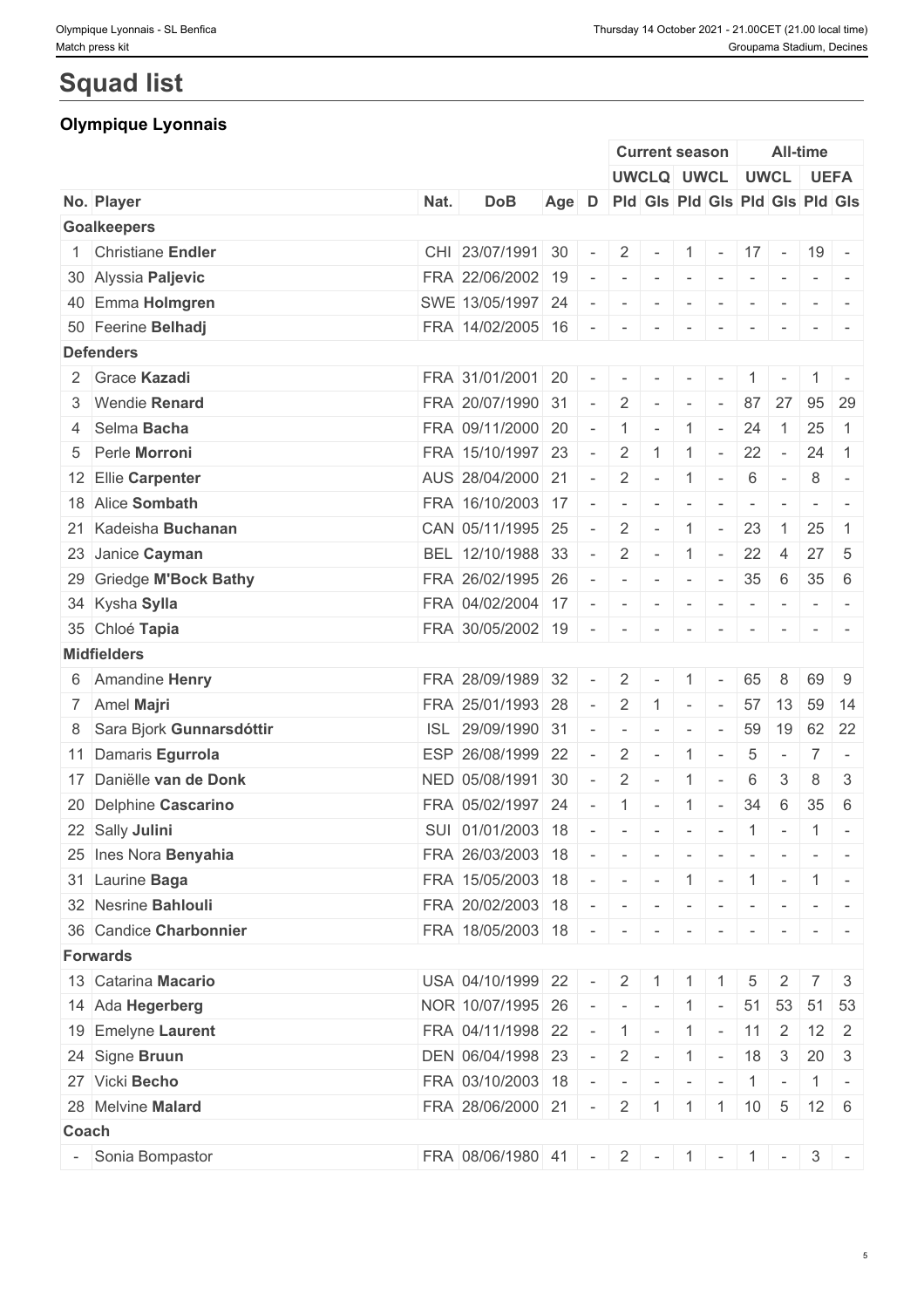### **SL Benfica**

|                       |      |                                           |                                       |        |                | <b>Current season</b> |                          |                          |                 |                          | <b>All-time</b> |                                                                  |
|-----------------------|------|-------------------------------------------|---------------------------------------|--------|----------------|-----------------------|--------------------------|--------------------------|-----------------|--------------------------|-----------------|------------------------------------------------------------------|
|                       |      |                                           |                                       |        |                | UWCLQ UWCL UWCL UEFA  |                          |                          |                 |                          |                 |                                                                  |
| No. Player            | Nat. | <b>DoB</b>                                | Age D Pld Gis Pld Gis Pld Gis Pld Gis |        |                |                       |                          |                          |                 |                          |                 |                                                                  |
| <b>Goalkeepers</b>    |      |                                           |                                       |        |                |                       |                          |                          |                 |                          |                 |                                                                  |
| 12 Letícia            |      | BRA 13/08/1994 27 - 4 - 1 - 1 -           |                                       |        |                |                       |                          |                          |                 |                          |                 | $5 -$                                                            |
| 39 Carolina Vilão     |      | POR 18/12/2000 20                         |                                       |        |                | $       1$ $-$        |                          |                          |                 |                          |                 | $3 -$                                                            |
| 71 Adriana Rocha      |      | POR 25/09/2003 18 - - -                   |                                       |        |                |                       | $-$                      | $\sim$                   | $\sim$          | $\sim$                   |                 | $-1$                                                             |
| <b>Defenders</b>      |      |                                           |                                       |        |                |                       |                          |                          |                 |                          |                 |                                                                  |
| 3 Ana Rita Seiça      |      | POR 25/03/2001 20                         |                                       | $\sim$ |                | $1 - 1$               |                          | $\sim$                   | 3               | $\sim$                   | 6               | $\sim$                                                           |
| 4 Sílvia Rebelo       |      | POR 20/05/1989 32                         |                                       |        |                | $-3$ $-$              |                          | $\sim$                   | $\overline{2}$  | $\sim$                   |                 | $7 -$                                                            |
| 5 Matilde Fidalgo     |      | POR 15/05/1994 27 - 1 - -                 |                                       |        |                |                       |                          | $\sim$                   | $\overline{2}$  | $\sim$                   | 4               |                                                                  |
| 13 Lucia Alves        |      | POR 22/10/1997 23                         |                                       |        |                | $- 4 - 1 -$           |                          |                          |                 | $1 -$                    | 5               | $\sim$                                                           |
| 14 Carolina Correia   |      | POR 03/04/2002 19                         |                                       | $\sim$ | $\sim$         | $\sim$                | $\overline{\phantom{a}}$ |                          |                 |                          |                 |                                                                  |
| 15 Carole Costa       |      | $POR$ 03/05/1990 31 -                     |                                       |        |                | $4$ -                 | $\overline{1}$           | $\sim$                   | 3               | $\sim$                   | $15 -$          |                                                                  |
| 19 Catarina Amado     |      | POR 21/07/1999 22 - 4 1 1                 |                                       |        |                |                       |                          | $\sim$                   | 3               | $\sim$                   | 9               | $\overline{2}$                                                   |
| <b>Midfielders</b>    |      |                                           |                                       |        |                |                       |                          |                          |                 |                          |                 |                                                                  |
| 6 Andreia Faria       |      | POR 19/04/2000 21                         |                                       | $\sim$ | $\overline{4}$ | $\sim$                | $\overline{1}$           |                          | $\overline{2}$  |                          | 8               |                                                                  |
| 10 Ana Vitória        |      | BRA 06/03/2000 21                         |                                       |        | $-4$ 2         |                       | -1                       | $\sim$                   | $3\phantom{.0}$ | $\sim$                   | 9               | 3                                                                |
| 11 Maria Negrão       |      | POR 23/12/2003 17                         |                                       | $\sim$ | $3 \mid$       | $\sim$                | $\overline{\phantom{a}}$ | $\sim$                   | $\sim$          | $\overline{\phantom{a}}$ | 3               | $\sim$                                                           |
| 16 Christy Ucheibe    |      | NGA 25/12/2000 20                         |                                       |        | $-4$ $-$       |                       | $\overline{1}$           | $\sim$                   | $\overline{2}$  | $\sim$                   | 8               |                                                                  |
| 17 Daniela Santos     |      | POR 08/03/2001 20                         |                                       | $\sim$ |                |                       | $\sim$                   | $\sim$                   | $\sim$          | $\sim$                   |                 | $\mathcal{L} = \{ \mathcal{L} \mid \mathcal{L} = \mathcal{L} \}$ |
| 21 Pauleta            |      | ESP 11/08/1997 24                         |                                       | $\sim$ |                | $4 -$                 | $\overline{1}$           | $\sim$                   | $\mathbf{3}$    | $\sim$                   | 9               | $\overline{a}$                                                   |
| 28 Madalina Tatar     |      | ROU 19/12/2002 18                         |                                       | $\sim$ | $\sim$         | $\sim$                |                          |                          |                 |                          |                 |                                                                  |
| 35 Beatriz Cameirão   |      | POR 19/05/2001 20                         |                                       |        | $-4$ 2         |                       | $\overline{1}$           | $\sim$                   | 3               | $\sim$                   | 9               | 2                                                                |
| <b>Forwards</b>       |      |                                           |                                       |        |                |                       |                          |                          |                 |                          |                 |                                                                  |
| 7 Valéria Silva       |      | BRA 10/09/1998 23                         |                                       | $\sim$ | 4              | $\overline{3}$        | -1                       | $\sim$                   | -1              | $\sim$                   | 5               | 3                                                                |
| 8 Marta Cintra        |      | BRA 27/04/2000 21                         |                                       | $\sim$ | 3              | $\sim$                |                          | $\sim$                   | -1              | $\sim$                   | 4               | $\overline{\phantom{a}}$                                         |
| 9 Nycole Raysla       |      | BRA 26/03/2000 21                         |                                       | $\sim$ | 4              | $\overline{2}$        |                          | $\overline{\phantom{a}}$ | $\mathbf{3}$    | $\overline{\phantom{a}}$ | 9               | 4                                                                |
| 18 Francisca Nazareth |      | POR 17/11/2002 18 - 4 3 1 - 3 - 8 3       |                                       |        |                |                       |                          |                          |                 |                          |                 |                                                                  |
| 20 Cloé Lacasse       |      | ISL 07/07/1993 28 - 4 3 1 - 3 - 9 4       |                                       |        |                |                       |                          |                          |                 |                          |                 |                                                                  |
| 33 Lara Pintassilgo   |      | POR 12/12/2002 18 - - - - - - - - - - - - |                                       |        |                |                       |                          |                          |                 |                          |                 |                                                                  |
| Coach                 |      |                                           |                                       |        |                |                       |                          |                          |                 |                          |                 |                                                                  |
| - André Vale          |      | POR 03/08/1987 34 - 4 - 1 - 1 - 1 - 5 -   |                                       |        |                |                       |                          |                          |                 |                          |                 |                                                                  |
|                       |      |                                           |                                       |        |                |                       |                          |                          |                 |                          |                 |                                                                  |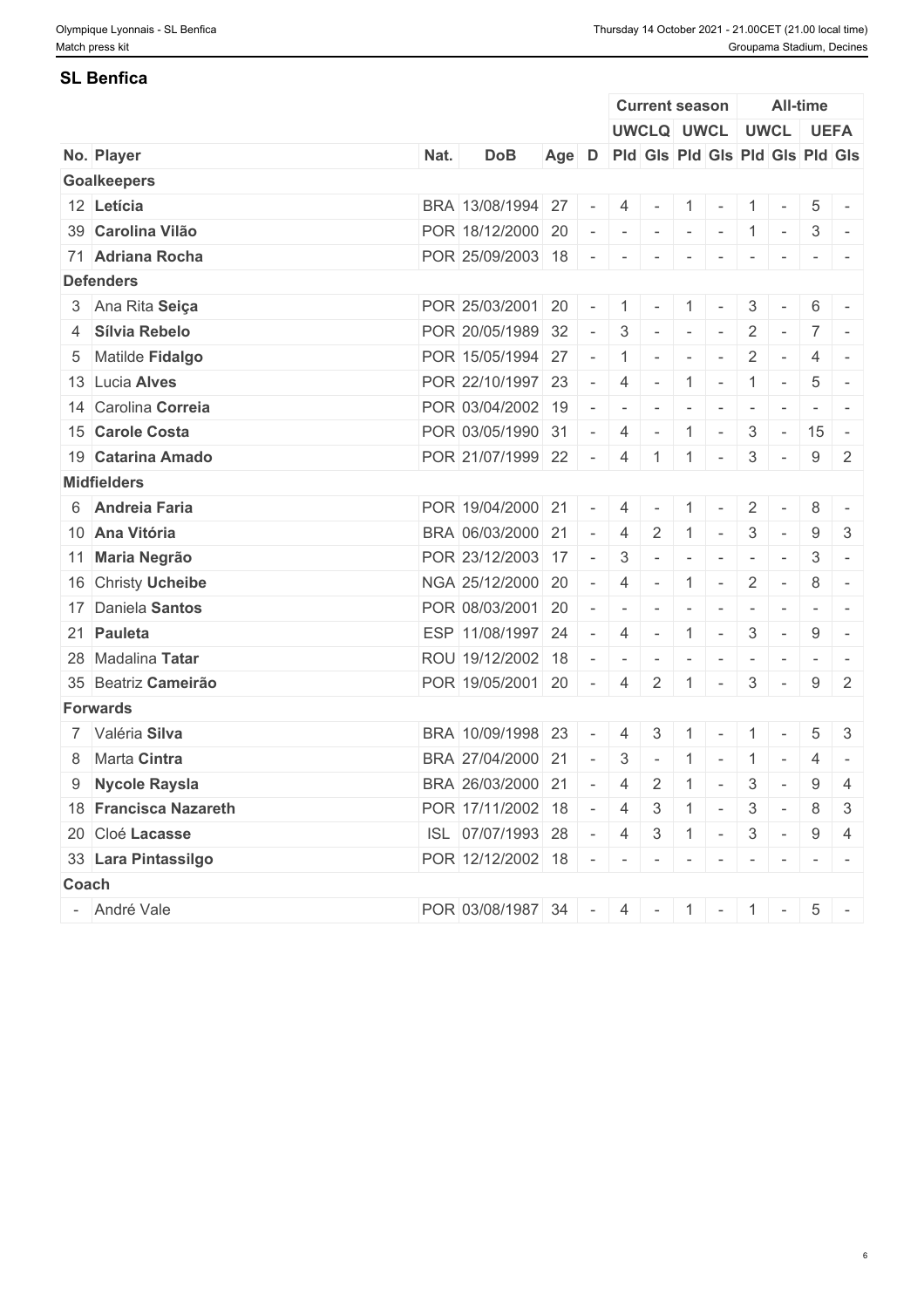# **Match officials**

| <b>Referee</b>               | Cheryl Foster (WAL)                               |  |
|------------------------------|---------------------------------------------------|--|
| <b>Assistant referees</b>    | Ceri Louise Williams (WAL), Victoria Finlay (NIR) |  |
| <b>Fourth official</b>       | Louise Thompson (NIR)                             |  |
| <b>UEFA Delegate</b>         | Scilla Gennaro (ITA)                              |  |
| <b>UEFA Referee observer</b> | Gitte Holm (DEN)                                  |  |
|                              |                                                   |  |

### **Referee**

| Date of birth<br>Name              | <b>UEFA Women's</b><br><b>Champions</b><br>League<br>matches |
|------------------------------------|--------------------------------------------------------------|
| <b>Cheryl Foster</b><br>04/10/1980 |                                                              |

# **UEFA Women's Champions League matches involving teams from the two countries playing this match**

| <b>Date</b> | Competition | Stage<br>reached |                                     | Home Away                                       | <b>Result</b> | <b>Venue</b> |
|-------------|-------------|------------------|-------------------------------------|-------------------------------------------------|---------------|--------------|
| 07/08/2018  | <b>UWCL</b> | QR               |                                     | Avaldsnes Idrettslag Sporting Clube de Portugal | $3 - 2$       | Osijek       |
| 30/10/2019  | <b>UWCL</b> | R <sub>16</sub>  | Olympique Lyonnais Fortuna Hjørring |                                                 | -0            | Decines      |

# **Other matches involving teams from either of the two countries involved in this match**

| <b>Date</b> | <b>Competition</b> | <b>Stage</b><br>reached | <b>Home Away</b>                    |                                                 | <b>Result</b> | Venue               |
|-------------|--------------------|-------------------------|-------------------------------------|-------------------------------------------------|---------------|---------------------|
| 19/10/2017  | <b>WU19</b>        | QR                      |                                     | France Moldova                                  | $9-0$         | Chisinau            |
| 22/10/2017  | <b>WU19</b>        | QR                      |                                     | Italy France                                    | $2 - 5$       | Orhei               |
| 07/08/2018  | <b>UWCL</b>        | QR                      |                                     | Avaldsnes Idrettslag Sporting Clube de Portugal | $3 - 2$       | Osijek              |
| 30/10/2019  | <b>UWCL</b>        | R <sub>16</sub>         | Olympique Lyonnais Fortuna Hjørring |                                                 | $7-0$         | Decines             |
| 12/11/2019  | <b>WEURO</b>       | Qual. GS                | Portugal Finland                    |                                                 | 1-1           | Vila Nova Famalicão |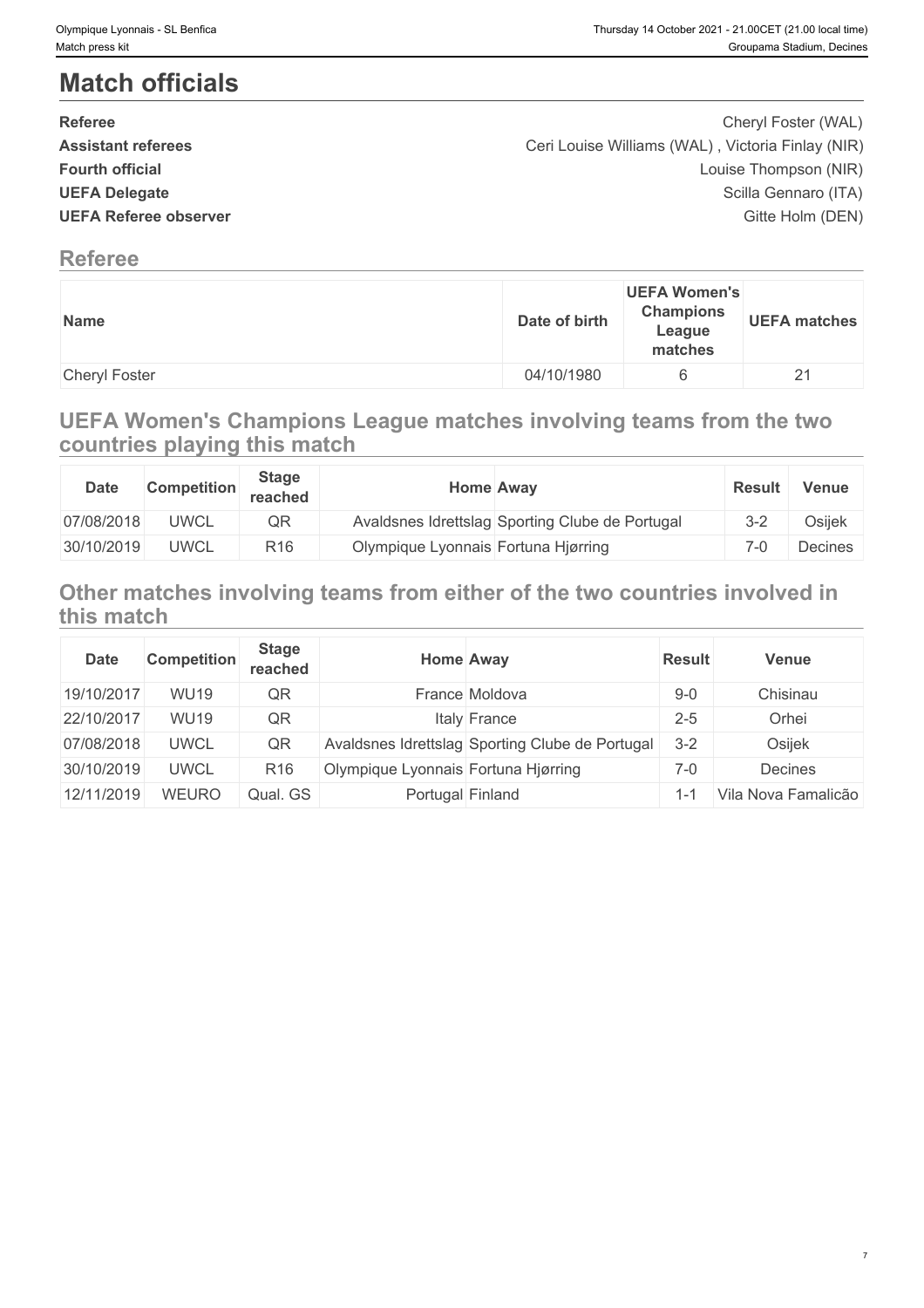# **Fixtures and results**

## **Olympique Lyonnais**

| <b>Date</b>       | <b>Competition Opponent</b> |                                 | Result |         | Goalscorers                               |
|-------------------|-----------------------------|---------------------------------|--------|---------|-------------------------------------------|
| 27/08/2021 League |                             | Stade de Reims (H)              | W      | $3-0$   |                                           |
| 01/09/2021 UWCL   |                             | Levante UD (A)                  | W      |         | 2-1 Malard 80, Morroni 84                 |
| 05/09/2021 League |                             | AS Saint-Étienne (H)            | W      | $6-0$   |                                           |
| 08/09/2021 UWCL   |                             | Levante UD (H)                  | W      |         | 2-1 Majri 60, Macario 63                  |
| 12/09/2021 League |                             | Dijon Football Côte-d'Or (H)    | W      | $6-0$   |                                           |
| 24/09/2021 League |                             | EA Guingamp (H)                 | W      | $4 - 0$ |                                           |
| 01/10/2021 League |                             | FC Girondins de Bordeaux (A) W  |        | $4 - 1$ |                                           |
| 05/10/2021 UWCL   |                             | BK Häcken FF (A)                | W      |         | 3-0 Malard 10, Macario 48, Larsen 53 (og) |
| 14/10/2021 UWCL   |                             | SL Benfica (H)                  |        |         |                                           |
| 17/10/2021 League |                             | Montpellier Hérault SC (H)      |        |         |                                           |
| 31/10/2021 League |                             | ASJ Soyaux-Charente (A)         |        |         |                                           |
| 10/11/2021 UWCL   |                             | FC Bayern München (H)           |        |         |                                           |
| 13/11/2021 League |                             | Paris Saint-Germain (H)         |        |         |                                           |
| 17/11/2021 UWCL   |                             | FC Bayern München (A)           |        |         |                                           |
| 20/11/2021 League |                             | FC Issy-les-Moulineaux (A)      |        |         |                                           |
| 04/12/2021 League |                             | Fleury 91 Féminines (H)         |        |         |                                           |
| 09/12/2021 UWCL   |                             | SL Benfica (A)                  |        |         |                                           |
| 11/12/2021 League |                             | Paris FC (A)                    |        |         |                                           |
| 15/12/2021 UWCL   |                             | BK Häcken FF (H)                |        |         |                                           |
| 15/01/2022 League |                             | ASJ Soyaux-Charente (H)         |        |         |                                           |
| 22/01/2022 League |                             | Montpellier Hérault SC (A)      |        |         |                                           |
| 05/02/2022 League |                             | FC Girondins de Bordeaux<br>(H) |        |         |                                           |
| 26/02/2022 League |                             | Stade de Reims (A)              |        |         |                                           |
| 12/03/2022 League |                             | AS Saint-Étienne (A)            |        |         |                                           |
| 19/03/2022 League |                             | Dijon Football Côte-d'Or (A)    |        |         |                                           |
| 02/04/2022 League |                             | EA Guingamp (A)                 |        |         |                                           |
| 16/04/2022 League |                             | Fleury 91 Féminines (A)         |        |         |                                           |
| 07/05/2022 League |                             | Paris FC (H)                    |        |         |                                           |
| 28/05/2022 League |                             | Paris Saint-Germain (A)         |        |         |                                           |
| 04/06/2022 League |                             | FC Issy-les-Moulineaux (H)      |        |         |                                           |

|                                                                                                                                                                                                                                                        | $\bf{0}$                                                                                                               | $\mathbf{0}$                                                   |   |                                       | $1 \mid 15$                                                                                                                                                                                                                                       |
|--------------------------------------------------------------------------------------------------------------------------------------------------------------------------------------------------------------------------------------------------------|------------------------------------------------------------------------------------------------------------------------|----------------------------------------------------------------|---|---------------------------------------|---------------------------------------------------------------------------------------------------------------------------------------------------------------------------------------------------------------------------------------------------|
|                                                                                                                                                                                                                                                        | $\Omega$                                                                                                               | $0-1$                                                          |   |                                       |                                                                                                                                                                                                                                                   |
|                                                                                                                                                                                                                                                        |                                                                                                                        |                                                                |   |                                       |                                                                                                                                                                                                                                                   |
|                                                                                                                                                                                                                                                        |                                                                                                                        |                                                                |   |                                       |                                                                                                                                                                                                                                                   |
|                                                                                                                                                                                                                                                        |                                                                                                                        |                                                                |   |                                       |                                                                                                                                                                                                                                                   |
|                                                                                                                                                                                                                                                        | $\Omega$                                                                                                               |                                                                |   |                                       |                                                                                                                                                                                                                                                   |
|                                                                                                                                                                                                                                                        |                                                                                                                        |                                                                |   |                                       |                                                                                                                                                                                                                                                   |
|                                                                                                                                                                                                                                                        |                                                                                                                        | 3                                                              |   |                                       |                                                                                                                                                                                                                                                   |
|                                                                                                                                                                                                                                                        |                                                                                                                        | 3                                                              | 3 |                                       |                                                                                                                                                                                                                                                   |
|                                                                                                                                                                                                                                                        |                                                                                                                        | 3                                                              |   |                                       |                                                                                                                                                                                                                                                   |
| Pos. Clubs<br>1 Olympique Lyonnais<br>2 Paris Saint-Germain<br>3 Paris FC<br>4 Fleury 91 Féminines<br>5 FC Girondins de Bordeaux<br>6 Montpellier Hérault SC<br>7 Dijon Football Côte-d'Or<br>8 Stade de Reims<br>9 EA Guingamp<br>10 AS Saint-Étienne | $P$ W<br>$5 \mid 5$<br>$5 \quad 5$<br>$5 \mid 2$<br>$5 \mid 2$<br>$5 \mid 2$<br>$5 \mid 1$<br>$5 \mid 1$<br>$5 \mid 1$ | $5 \mid 4 \mid 0$<br>$5 \quad 3$<br>$\overline{0}$<br>$\Omega$ |   | $\cdot$ + 2 + $\pm$<br>3 <sup>1</sup> | D L GF GA Pts<br>23<br>$\vert$ 18 $\vert$<br>$0 \mid 15$<br>$11 \ 6 \ 12$<br>$5 \quad 8 \quad 9$<br>7 7<br>$\vert 2 \vert 10 \vert$<br>$3 \mid 8 \mid 7 \mid 6$<br>$5 \mid 13 \mid 6$<br>$4 \mid 11 \mid 4$<br>$15 \quad 4$<br>$6 \mid 11 \mid 4$ |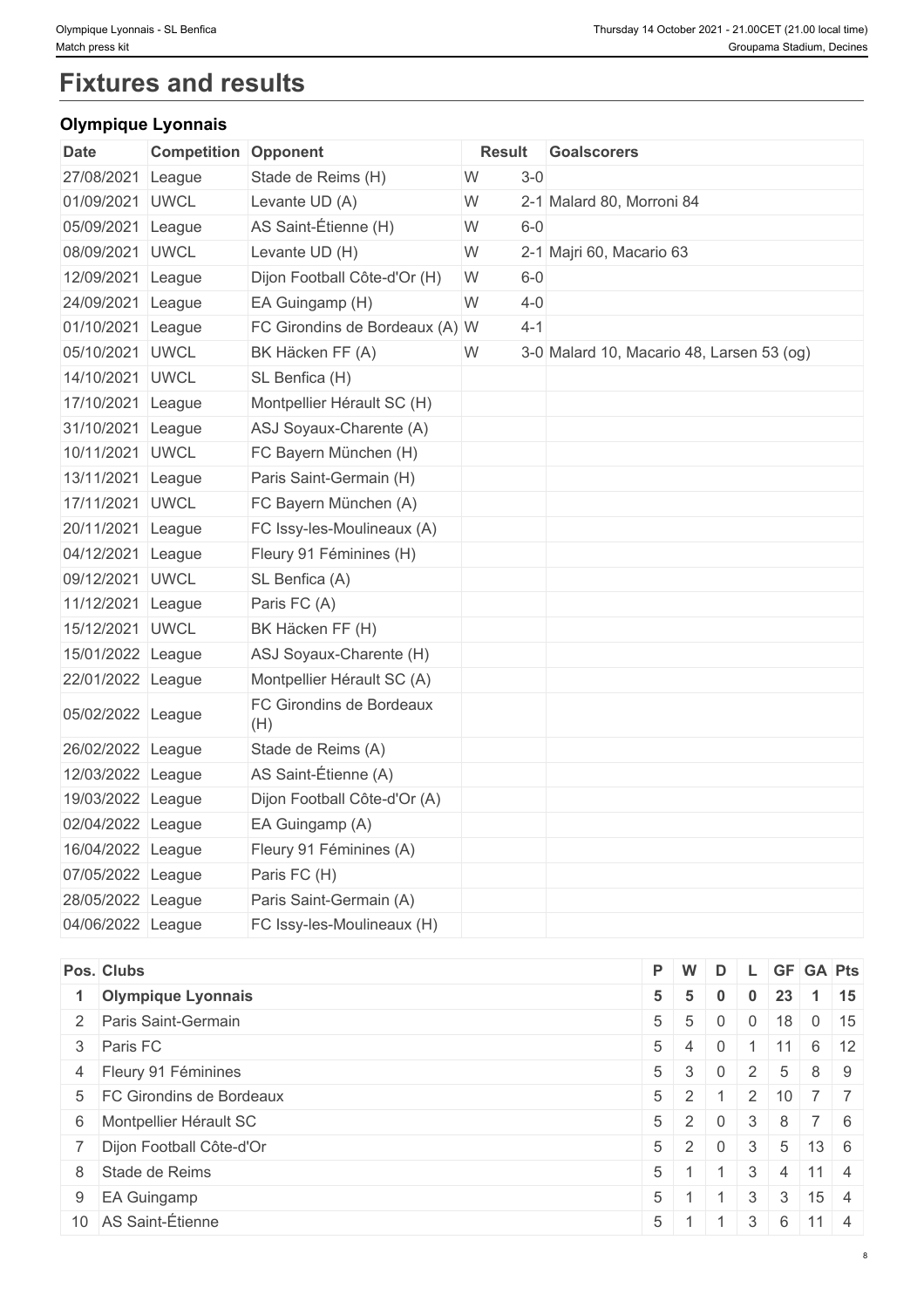| Pos. Clubs                |  | P   W   D   L   GF   GA   Pts |  |  |  |
|---------------------------|--|-------------------------------|--|--|--|
| 11 ASJ Soyaux-Charente    |  | $5$ 1 0 4 3 11 3              |  |  |  |
| 12 FC Issy-les-Moulineaux |  | 5 1 0 4 2 8 3                 |  |  |  |

### **SL Benfica**

| <b>Date</b>       | <b>Competition Opponent</b> |                                    | Result       | Goalscorers                                                                                                    |
|-------------------|-----------------------------|------------------------------------|--------------|----------------------------------------------------------------------------------------------------------------|
| 18/08/2021        | <b>UWCL</b>                 | FC Qiryat Gat (H)                  | $4 - 0$<br>W | Ana Vitória 52 (P), 55, Silva 69, Francisca<br>Nazareth 85                                                     |
| 21/08/2021 UWCL   |                             | Racing FC Union Lëtzebuerg<br>(H)  | W            | Catarina Amado 1, Silva 21, 90+4, Francisca<br>7-0 Nazareth 40 (P), 42, Nycole Raysla 90 (P),<br>Cameirão 90+3 |
| 31/08/2021 UWCL   |                             | FC Twente '65 (A)                  | D            | 1-1 Cameirão 18                                                                                                |
| 05/09/2021        | League                      | Clube Atlético Ouriense (H)        | $3 - 2$<br>W |                                                                                                                |
| 09/09/2021 UWCL   |                             | FC Twente '65 (H)                  | W            | 4-0 Lacasse 43, 50, 72, Nycole Raysla 47                                                                       |
| 26/09/2021 League |                             | Sporting Clube de Portugal<br>(A)  | $1 - 5$      |                                                                                                                |
| 02/10/2021 League |                             | Amora (H)                          | W<br>$5-0$   |                                                                                                                |
| 05/10/2021 UWCL   |                             | FC Bayern München (H)              | $0-0$<br>D   |                                                                                                                |
| 09/10/2021 League |                             | Marítimo Women (A)                 | $3 - 2$<br>W |                                                                                                                |
| 14/10/2021 UWCL   |                             | Olympique Lyonnais (A)             |              |                                                                                                                |
| 31/10/2021 League |                             | Atlético CP (A)                    |              |                                                                                                                |
| 07/11/2021 League |                             | Sport Clube União Torreense<br>(H) |              |                                                                                                                |
| 10/11/2021 UWCL   |                             | BK Häcken FF (H)                   |              |                                                                                                                |
| 14/11/2021 League |                             | Estoril Praia (A)                  |              |                                                                                                                |
| 17/11/2021 UWCL   |                             | BK Häcken FF (A)                   |              |                                                                                                                |
| 09/12/2021 UWCL   |                             | Olympique Lyonnais (H)             |              |                                                                                                                |
| 15/12/2021 UWCL   |                             | FC Bayern München (A)              |              |                                                                                                                |

| Pos. Clubs            | $P$ W      |                 | D              |                            |                | LGFGAPts                  |  |
|-----------------------|------------|-----------------|----------------|----------------------------|----------------|---------------------------|--|
| 1 SC Braga            | 4 4        |                 | $\Omega$       |                            |                | $0$ 17 0 12               |  |
| 2 Vilaverdense FC     |            | $4 \mid 3 \mid$ |                | $\overline{0}$             |                | $12 \mid 5 \mid 10$       |  |
| 3 FC Famalicão        |            | $4 \quad 2$     |                |                            |                | 8 3 7                     |  |
| 4 Valadares Gaia FC   | $4 \mid 1$ |                 | $\overline{2}$ |                            | 8              | $5 \mid 5$                |  |
| 5 Clube de Albergaria | 4 1        |                 |                |                            | $\overline{a}$ | $8 \mid 4$                |  |
| 6 Varzim SC           | 4 1        |                 |                |                            | 3              | 8 4                       |  |
| 7 Clube Condeixa      |            | 4 0 1           |                | $\overline{\phantom{0}}$ 3 |                | 8 <sup>1</sup>            |  |
| 8 Gil Vicente FC      |            | 4 0 1           |                |                            |                | $3 \mid 2 \mid 18 \mid 1$ |  |

| Pos. Clubs                    |            |                     |        |                                 |                | $P$ W D L GF GA Pts                            |  |
|-------------------------------|------------|---------------------|--------|---------------------------------|----------------|------------------------------------------------|--|
| Sporting Clube de Portugal    |            | $4 \quad 3 \quad$   |        |                                 |                | $0 \t12 \t2 \t10$                              |  |
| 2 SL Benfica                  |            | $4 \quad 3 \quad 0$ |        |                                 |                | $1 \mid 12 \mid 9 \mid 9$                      |  |
| 3 Sport Clube União Torreense |            |                     |        | $4$ 2 2 0                       | 9 <sup>1</sup> | $4 \mid 8$                                     |  |
| 4 Amora                       | 4 1        |                     | $12$ . |                                 |                | 7 8 5                                          |  |
| 5 Marítimo Women              | $4 \mid 1$ |                     |        |                                 |                | 2 6 6 4                                        |  |
| 6 Clube Atlético Ouriense     | 4 1        |                     |        | $\vert 2 \vert$                 |                | 7 8 4                                          |  |
| 7 Estoril Praia               |            |                     |        | $4 \mid 0 \mid 2 \mid 2 \mid 1$ |                | $7 \mid 2$                                     |  |
| 8 Atlético CP                 |            |                     |        |                                 |                | $4 \mid 0 \mid 1 \mid 3 \mid 2 \mid 12 \mid 1$ |  |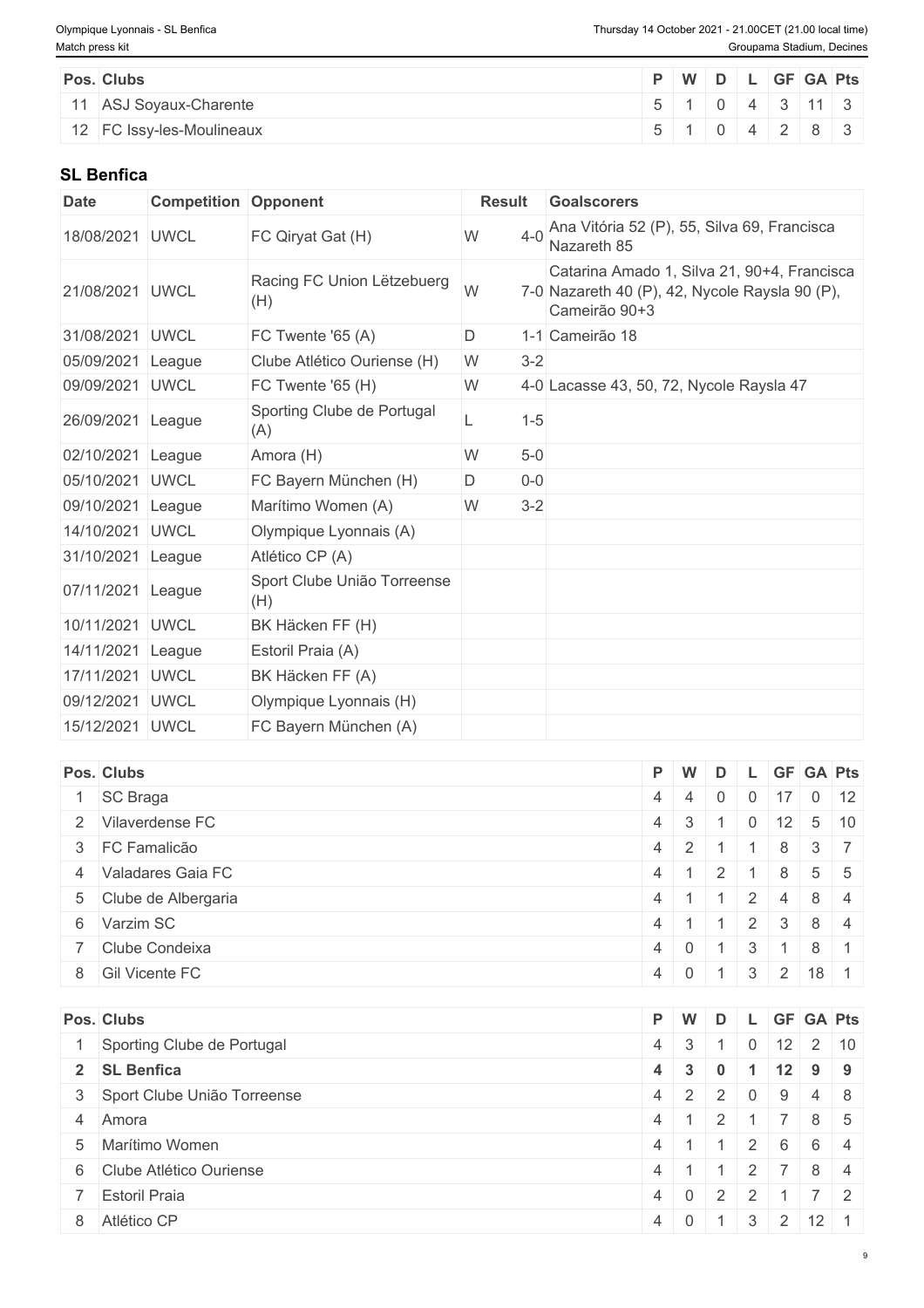# **Match-by-match lineups**

# **Olympique Lyonnais**

### **UEFA Women's Champions League - Second qualifying round**

#### (01/09/2021)

#### **Levante UD 1-2 Olympique Lyonnais**

**Goals:** 0-1 Malard 80, 0-2 Morroni 84, 1-2 Crivelari Anselmo 86 **Olympique Lyonnais:** Endler, Renard, Bacha, Morroni, Henry, Majri, Carpenter (78 Cayman), Macario (62 Egurrola), van de Donk (62 Malard), Buchanan, Bruun (56 Laurent)

#### (08/09/2021)

**Olympique Lyonnais 2-1 Levante UD** (agg: 4-2)

**Goals:** 1-0 Majri 60, 2-0 Macario 63, 2-1 Cometti 64

**Olympique Lyonnais:** Endler, Renard, Morroni, Henry, Majri, Egurrola (82 Bruun), Carpenter, Macario, D. Cascarino (46 Cayman), Buchanan, Malard (62 van de Donk)

#### **Group stage – final tournament**

#### **Group D**

| <b>Club</b>               | $PId \mid W \mid D \mid L \mid GF \mid GA \mid Pts \mid$ |  |  |                             |  |
|---------------------------|----------------------------------------------------------|--|--|-----------------------------|--|
| <b>Olympique Lyonnais</b> |                                                          |  |  | $1$   1   0   0   3   0   3 |  |
| FC Bayern München         |                                                          |  |  | $1 \ 0 \ 1 \ 0 \ 0 \ 0 \ 1$ |  |
| <b>SL Benfica</b>         |                                                          |  |  | 1010001                     |  |
| <b>BK Häcken FF</b>       |                                                          |  |  | 1   0   0   1   0   3   0   |  |

#### **Matchday 1** (05/10/2021)

#### **BK Häcken FF 0-3 Olympique Lyonnais**

**Goals:** 0-1 Malard 10, 0-2 Macario 48, 0-3 Larsen 53 (og)

**Olympique Lyonnais:** Endler, Bacha, Henry, Egurrola, Carpenter (78 Morroni), Macario (78 Ada Hegerberg), van de Donk (78 Baga), D. Cascarino (58 Cayman), Buchanan, Bruun, Malard (65 Laurent)

#### **Matchday 2** (14/10/2021)

Olympique Lyonnais-SL Benfica

**Matchday 3** (10/11/2021) Olympique Lyonnais-FC Bayern München

**Matchday 4** (17/11/2021) FC Bayern München-Olympique Lyonnais

#### **Matchday 5** (09/12/2021)

SL Benfica-Olympique Lyonnais

## **Matchday 6** (15/12/2021)

Olympique Lyonnais-BK Häcken FF

### **SL Benfica**

### **UEFA Women's Champions League - First qualifying round**

#### (18/08/2021)

#### **SL Benfica 4-0 FC Qiryat Gat**

**Goals:** 1-0 Ana Vitória 52 (P) , 2-0 Ana Vitória 55, 3-0 Silva 69, 4-0 Francisca Nazareth 85

**SL Benfica:** Letícia, Seiça, Fidalgo (46 Catarina Amado), Andreia Faria (71 Maria Negrão), Nycole Raysla (46 Silva), Ana Vitória, Alves, Carole Costa, Lacasse, Pauleta (60 Ucheibe), Cameirão (46 Francisca Nazareth)

#### (21/08/2021)

#### **SL Benfica 7-0 Racing FC Union Lëtzebuerg**

**Goals:** 1-0 Catarina Amado 1, 2-0 Silva 21, 3-0 Francisca Nazareth 40 (P) , 4-0 Francisca Nazareth 42, 5-0 Nycole Raysla 90 (P) , 6-0 Cameirão 90+3, 7-0 Silva 90+4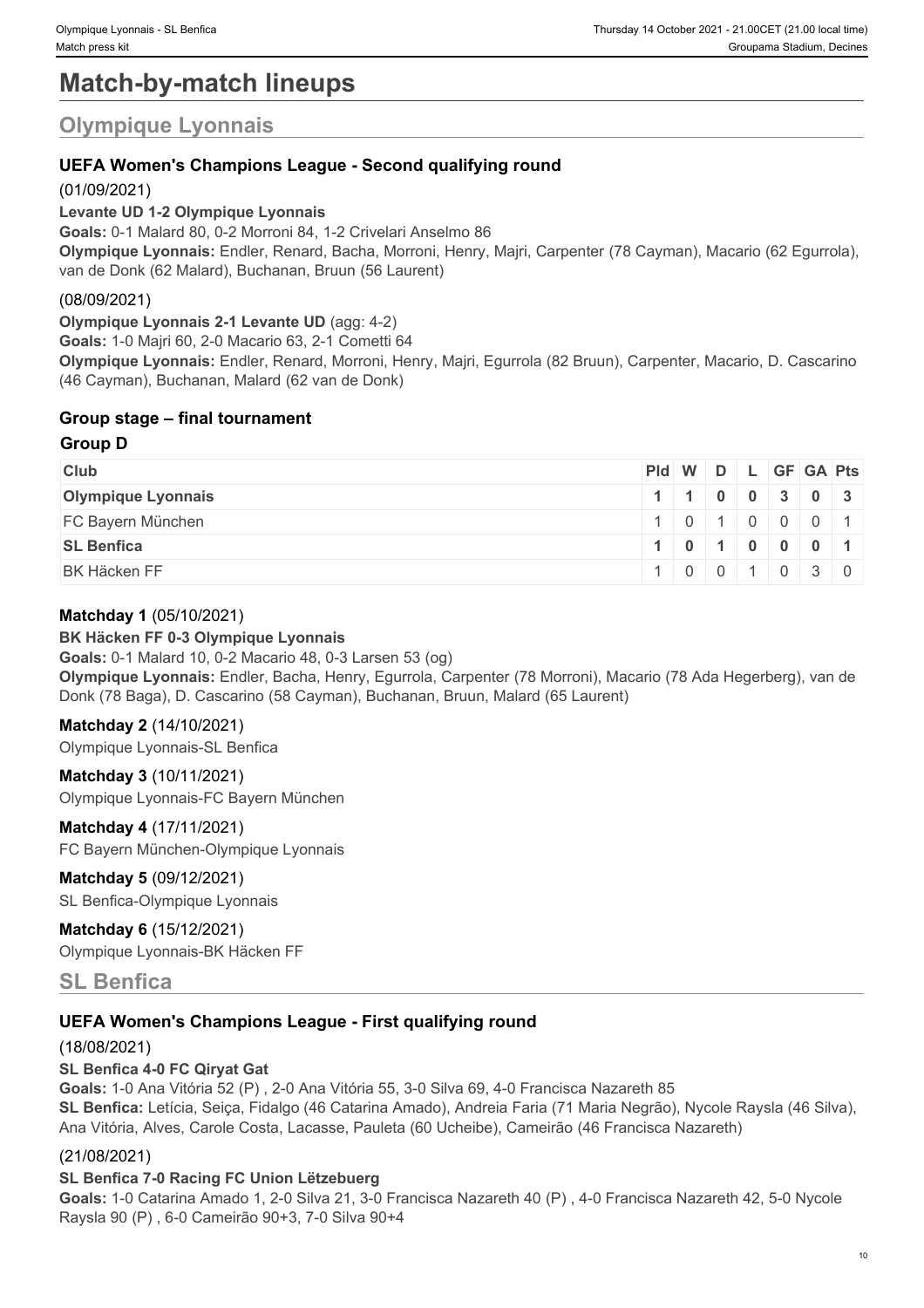**SL Benfica:** Letícia, Sílvia Rebelo, Andreia Faria (65 Cameirão), Silva, Ana Vitória (46 Nycole Raysla), Alves (46 Cintra), Carole Costa, Francisca Nazareth (61 Ucheibe), Catarina Amado, Lacasse, Pauleta (61 Maria Negrão)

### **Second qualifying round**

#### (31/08/2021)

**FC Twente '65 1-1 SL Benfica**

**Goals:** 0-1 Cameirão 18, 1-1 Kalma 41

**SL Benfica:** Letícia, Sílvia Rebelo, Andreia Faria (60 Francisca Nazareth), Cintra (50 Lacasse), Nycole Raysla (60 Silva), Ana Vitória, Alves, Carole Costa, Catarina Amado, Pauleta (78 Ucheibe), Cameirão

(09/09/2021)

**SL Benfica 4-0 FC Twente '65** (agg: 5-1)

**Goals:** 1-0 Lacasse 43, 2-0 Nycole Raysla 47, 3-0 Lacasse 50, 4-0 Lacasse 72

**SL Benfica:** Letícia, Sílvia Rebelo, Andreia Faria (75 Francisca Nazareth), Nycole Raysla (63 Silva), Ana Vitória (83 Maria Negrão), Alves, Carole Costa, Catarina Amado, Lacasse (83 Cintra), Pauleta, Cameirão (75 Ucheibe)

#### **Group stage – final tournament**

#### **Group D**

| <b>Club</b>               | $PId \mid W \mid D \mid L \mid GF \mid GA \mid Pts \mid$ |  |  |                                               |  |
|---------------------------|----------------------------------------------------------|--|--|-----------------------------------------------|--|
| <b>Olympique Lyonnais</b> |                                                          |  |  | $1 \mid 1 \mid 0 \mid 0 \mid 3 \mid 0 \mid 3$ |  |
| FC Bayern München         |                                                          |  |  | 1 0 1 0 0 0 1                                 |  |
| <b>SL Benfica</b>         |                                                          |  |  | 1 0 1 0 0 0 1                                 |  |
| <b>BK Häcken FF</b>       |                                                          |  |  | 1001030                                       |  |

#### **Matchday 1** (05/10/2021)

#### **SL Benfica 0-0 FC Bayern München**

**SL Benfica:** Letícia, Seiça, Andreia Faria (84 Ucheibe), Nycole Raysla (59 Silva), Ana Vitória (65 Cameirão), Alves, Carole Costa, Francisca Nazareth (84 Cintra), Catarina Amado, Lacasse, Pauleta

#### **Matchday 2** (14/10/2021)

Olympique Lyonnais-SL Benfica

#### **Matchday 3** (10/11/2021)

SL Benfica-BK Häcken FF

#### **Matchday 4** (17/11/2021)

BK Häcken FF-SL Benfica

#### **Matchday 5** (09/12/2021)

SL Benfica-Olympique Lyonnais

#### **Matchday 6** (15/12/2021)

FC Bayern München-SL Benfica